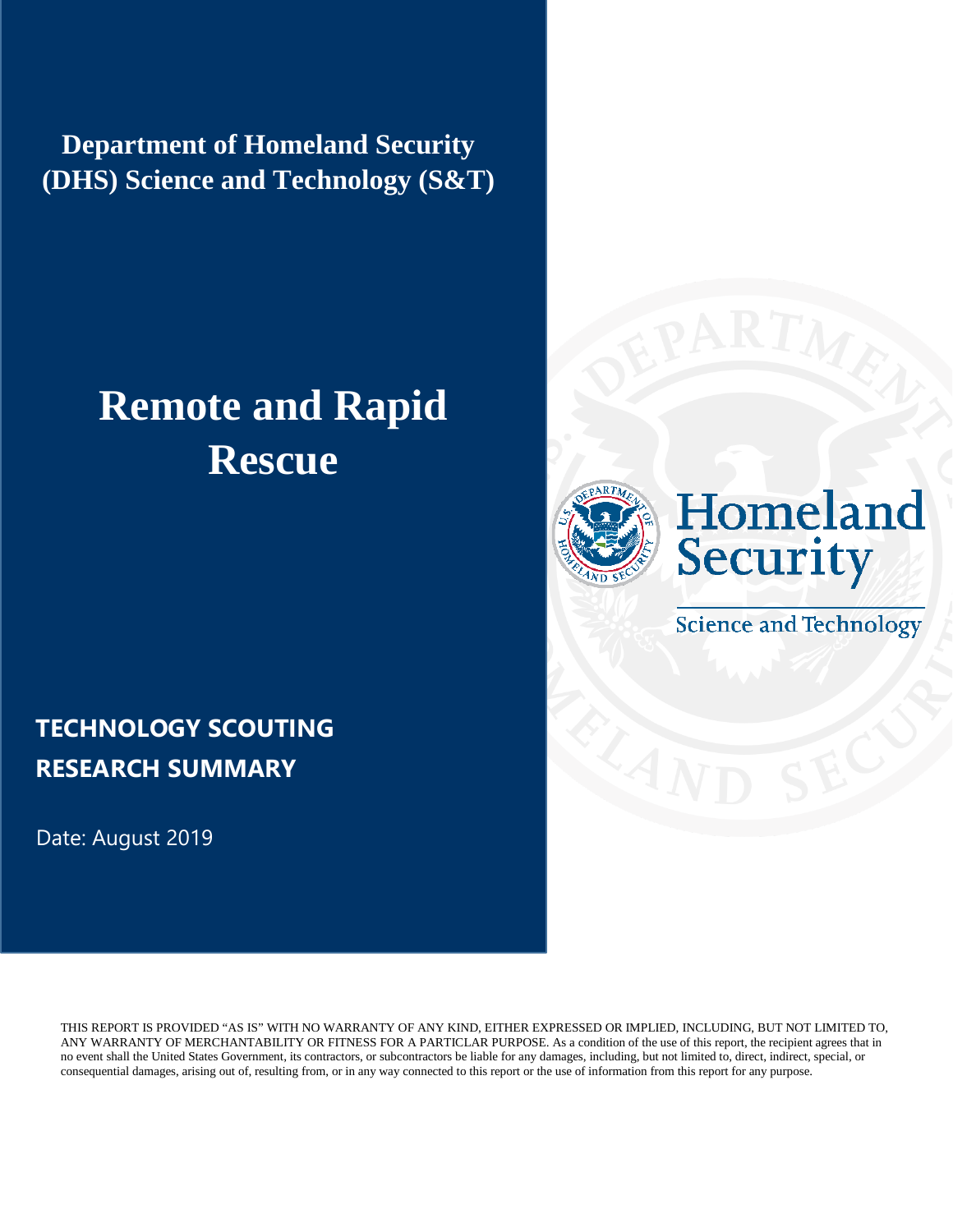

**Overview:** Commercial datasets and open-source research were utilized to compile a list of solution options. A summary of the request is outlined below, and the top identified solutions thus far are displayed on the following pages.

#### **Problem Description:**

Identifying technologies that can provide remote and rapid rescue support in search and rescue scenarios that put first responders in danger. Specifically, the ability to easily deploy unmanned systems that evacuate victims from hazardous environments (e.g., swift water, ice, active shooter, cliff-side environments) is key to decreasing injuries and death of emergency responders of all disciplines (i.e., law enforcement, fire, emergency medical services (EMS)) who often must respond to victims that are situated in difficult to reach or dangerous to enter locations.

While the use of unmanned aerial, ground, and maritime systems is increasingly common in first responder scenarios, there are few examples of proven solutions that can extract victims autonomously or without manual assistance from rescuers. Many existing unmanned systems can help rescuers find and locate victims (e.g., using an Unmanned Aircraft Systems (UAS) to surveil large areas), but do not have the payload capacity or modular attachments to lift and transport victims.

Additionally, the Federal Aviation Administration (FAA) imposes strict restrictions on the operation of UAS. Regulation requires government entities to obtain a Certificate of Waiver or Authorization (COA) for public UAS operations and requires individual responders to either obtain a pilot certification or register as a civil aircraft. While FAA regulations permit the addition of an external load up to 55lbs on a UAS device, further testing and regulations would need to be enacted to allow for the extraction of victims. Similarly, the use of automated water or land vehicles may also require waivers or permits to allow for extraction and transport of victims.

#### **Desired Use Case:**

Currently, emergency responders use various search and rescue techniques, but those techniques are often time consuming and may place the rescuers in harm's way. Depending on the type of environment, responders may have to use a technical rope or other technology to rescue a victim that is stranded on a cliff edge or other hazardous environments, placing responders in a vulnerable position. The ideal technology solution could be applied across emergency responder disciplines in any incident in which there are victims situated in difficult-toaccess and/or dangerous locations. Specific incidents may include individuals trapped in a trench, tower, arroyo (i.e., natural waterway), swift or blue (open) waters, cave, mine, confined space, on a cliff or high-rise building, and in an agricultural or industrial setting.

In all these types of situations, the survival of victims is strongly time-dependent; therefore, the solution should be able to be rapidly deployed by emergency responders and enable them to perform a quick, life-saving rescue without endangering first responders. Additionally, the proposed solution should have a built-in or modular functionality that ensure safe and stable transport of victims (e.g., a stretcher-like function to make sure the victim is secured and laid properly in transport).

#### **Solution Option Categories:**

Technologies included in this report are categorized by the type of operating vehicle, including Ground, Maritime, and Aircraft. Due to the variety of hazardous environments that first responders must operate in, different types of vehicles may be better suited to certain environments than other types, and there is not one device that has the capabilities to respond to all scenarios.

For each category, the findings of this report focus on solutions that have the payload capacity and modular attachments to extract victims (e.g., an attached gurney that can lay an injured adult in a safe position). For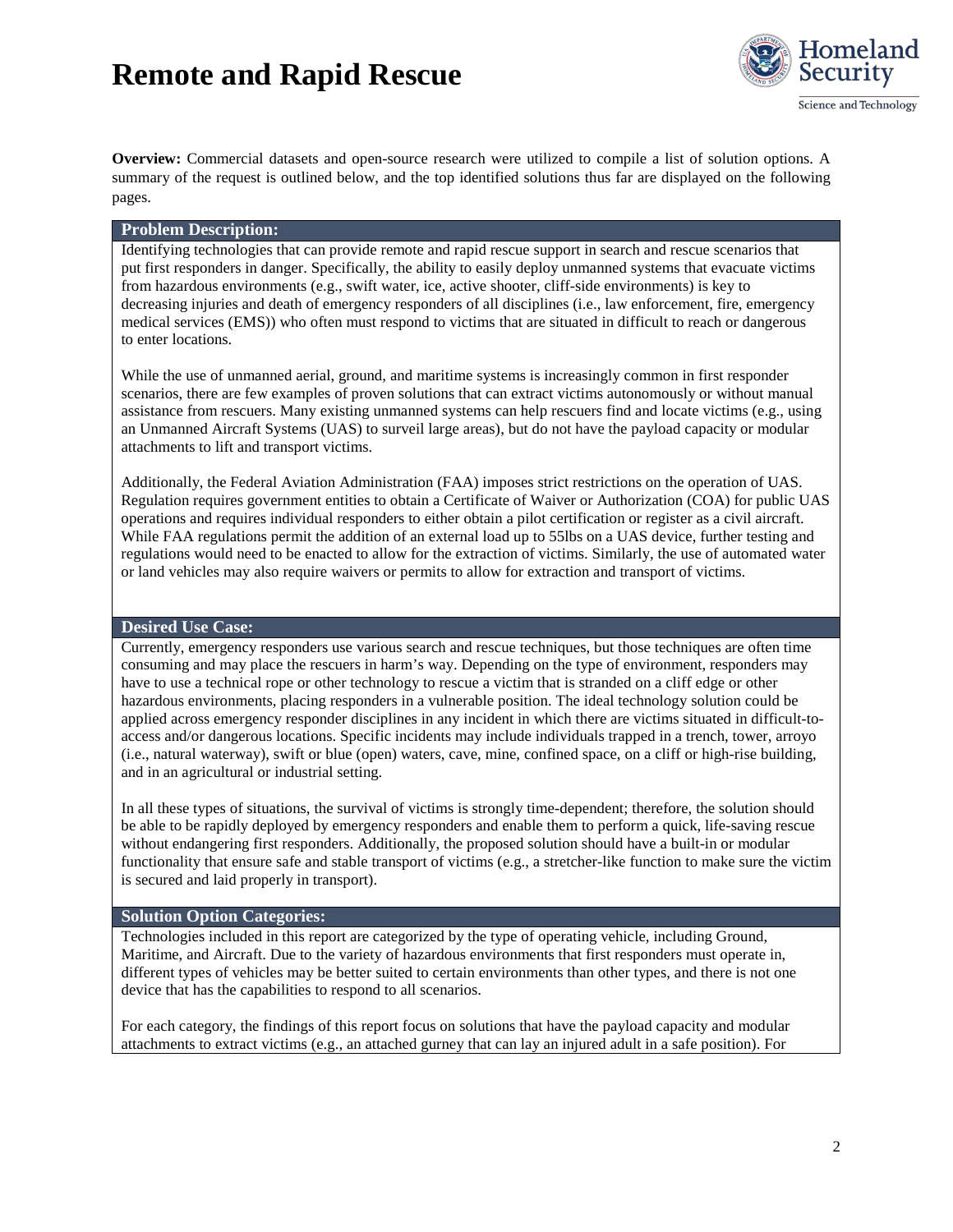

Science and Technology

solutions included under the Aircraft category (where there are more limitations in moving victims), technologies that have the payload to move and transport supplies are included. The findings within each category are intended to be comprehensive of various use cases but are likely not an exhaustive list of all available technologies.

Detailed descriptions of the Solution Option Categories are as follows:

| <b>Solution Option Category</b>           | <b>Description</b>                                                                                                                                                                                                                               |
|-------------------------------------------|--------------------------------------------------------------------------------------------------------------------------------------------------------------------------------------------------------------------------------------------------|
| <b>Unmanned Ground Vehicles</b>           | Solutions that allow access to victims located in land environments (e.g.,                                                                                                                                                                       |
| (UGV)                                     | cave, active shooter, confined space, structurally unsound buildings, etc.)                                                                                                                                                                      |
| <b>Unmanned Maritime</b>                  | Solutions that allow maritime access to victims located in water                                                                                                                                                                                 |
| <b>Vehicles (UMV)</b>                     | environments (e.g., riptide, fast current, open water).                                                                                                                                                                                          |
| <b>Unmanned Aircraft Systems</b><br>(UAS) | Solutions that have the payload capacity to either carry supplies or extract<br>victims in the air, allowing access to environments that may be inaccessible<br>to responders or other types of unmanned vehicles (e.g., cliff-faces, ice, etc.) |

#### **Technology Requirements:**

A variety of requirements (or Key Performance Parameters, KPPs) have been identified, this report will focus on highlighting a few in greater detail.

The list of the requirements assessed for this report are listed below:

- Deploys within 5 minutes
- Includes audio and video (for two-way communication)
- Rechargeable Battery
- Day/Night Operation
- Generates Lighting
- Operates 1 to 4 hours
- Weighs less than 100 lbs.
- Range is greater than 1 mile
- Can attach EO/IR camera

*\*Note: The Solution Options highlighted in this report focus on technologies that have been designed for, used, or tested to extract victims, and in the case of UAS designed to carry supplies to ensure fit to various potential scenarios.*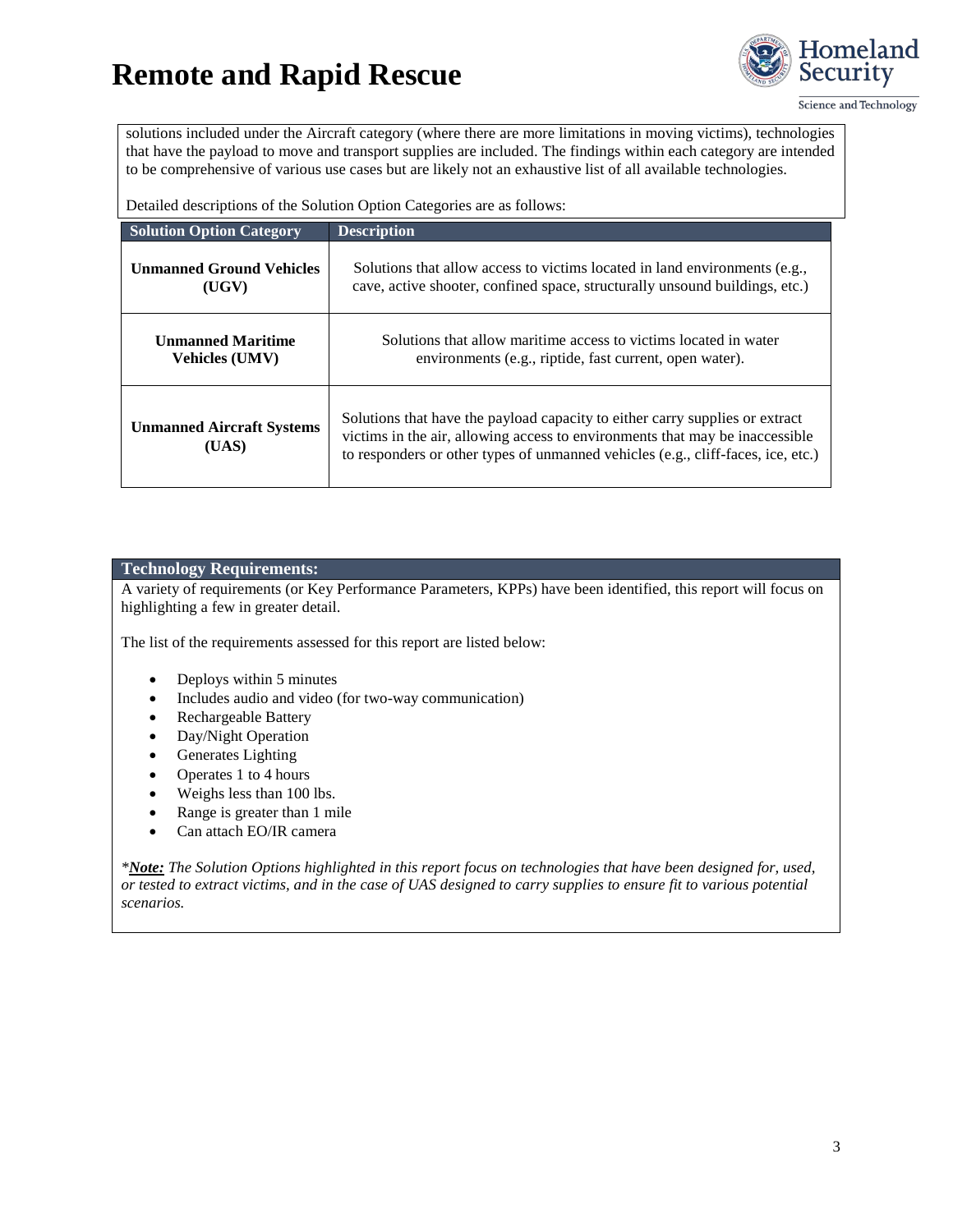

Science and Technology

|                | <b>Solution Options: Ground Vehicles (UGV)</b>                     |                                                                                                                                                                                                                                                                                                                                                                                                                                                                                                                                                                                      |                                                                                                                                                                                                                                                                                                                        |                                                                                         |
|----------------|--------------------------------------------------------------------|--------------------------------------------------------------------------------------------------------------------------------------------------------------------------------------------------------------------------------------------------------------------------------------------------------------------------------------------------------------------------------------------------------------------------------------------------------------------------------------------------------------------------------------------------------------------------------------|------------------------------------------------------------------------------------------------------------------------------------------------------------------------------------------------------------------------------------------------------------------------------------------------------------------------|-----------------------------------------------------------------------------------------|
| $\#$           | <b>Solution</b>                                                    | <b>Description</b>                                                                                                                                                                                                                                                                                                                                                                                                                                                                                                                                                                   | <b>Requirements</b>                                                                                                                                                                                                                                                                                                    |                                                                                         |
| 1              | Robocue by Kikuchi Manufacturing (Japan)                           | Designed by the Tokyo Fire Department to rescue<br>victims in environments where human rescuers<br>cannot go (e.g., dirty bomb blasts, earthquake<br>zones, burning buildings). The vehicle is tethered<br>to a 328-foot cable and equipped with infrared<br>cameras, a megaphone, and ultrasonic sensors<br>that can locate victims.<br>The device also includes an onboard oxygen<br>canister. To load victims, the device has two<br>feeler appendages and an inclined sleigh bed to<br>wheel a single victim to safety.                                                          | Deploys within 5 Minutes<br>Includes Audio and Video<br>Rechargeable Battery<br>Day/Night Operation<br>Generates Lighting<br>Operates 1 to 4 hours<br>Weighs less than 100 lbs.<br>Range is greater than 1 mile<br>Can attach EO/IR camera<br>*More Information Required for<br><b>Detailed Product Specifications</b> | N<br>$\ast$<br>$\ast$<br>$\ast$<br>$\mathbf{g}_k$<br>$\ast$<br>N<br>$\mathbf{g}_k$<br>Ÿ |
| $\overline{2}$ | <b>Colossus</b> by Shark Robotics (France)                         | Used by the Paris Firefighter Brigade, this is an<br>autonomous ground vehicle built for firefighting<br>scenarios. The device can drive on stairs, side<br>slopes, water and uneven ground.<br>Various modular attachments can be changed out<br>in less than 30 seconds, including water cannon,<br>tool transport, and wounded persons transport<br>stretcher. The device has a payload of 1200 lbs<br>and includes hazmat and chemical, biological,<br>radiological, and nuclear (CBRN) sensors.<br>*The device would require manual assistance to<br>load unresponsive victims. | Deploys within 5 Minutes<br>Includes Audio and Video<br>Rechargeable Battery<br>Day/Night Operation<br>Generates Lighting<br>Operates 1 to 4 hours<br>Weighs less than 100 lbs.<br>Range is greater than 1 mile<br>Can attach EO/IR Camera<br><b>Additional Product Specifications</b>                                 | $\mathbf{g}_k$<br>Y<br>Y<br>$\ast$<br>$\ast$<br>Y<br>$\mathbf N$<br>$\mathbb N$<br>Y.   |
| 3              | <b>Multiscope Rescue Transport</b> by Milrem<br>Robotics (Estonia) | Provides a flexible platform to allow various<br>types of payloads. Firefighting modes include a<br>hose cartridge to extinguish<br>hard-to-reach areas, and a rescue transport that<br>could be used to mount a gurney.<br>*The device would require manual assistance to<br>load unresponsive victims.                                                                                                                                                                                                                                                                             | Deploys within 5 Minutes<br>Includes Audio and Video<br>Rechargeable Battery<br>Day/Night Operation<br>Generates Lighting<br>Operates 1 to 4 hours<br>Weighs less than 100 lbs.<br>Range is greater than 1 mile<br>Can attach EO/IR Camera<br><b>Additional Product Specifications</b>                                 | $\ast$<br>Y<br>Y<br>$\bar{\rm Y}$<br>Ÿ<br>Y<br>N<br>$\bar{\rm Y}$<br>Y                  |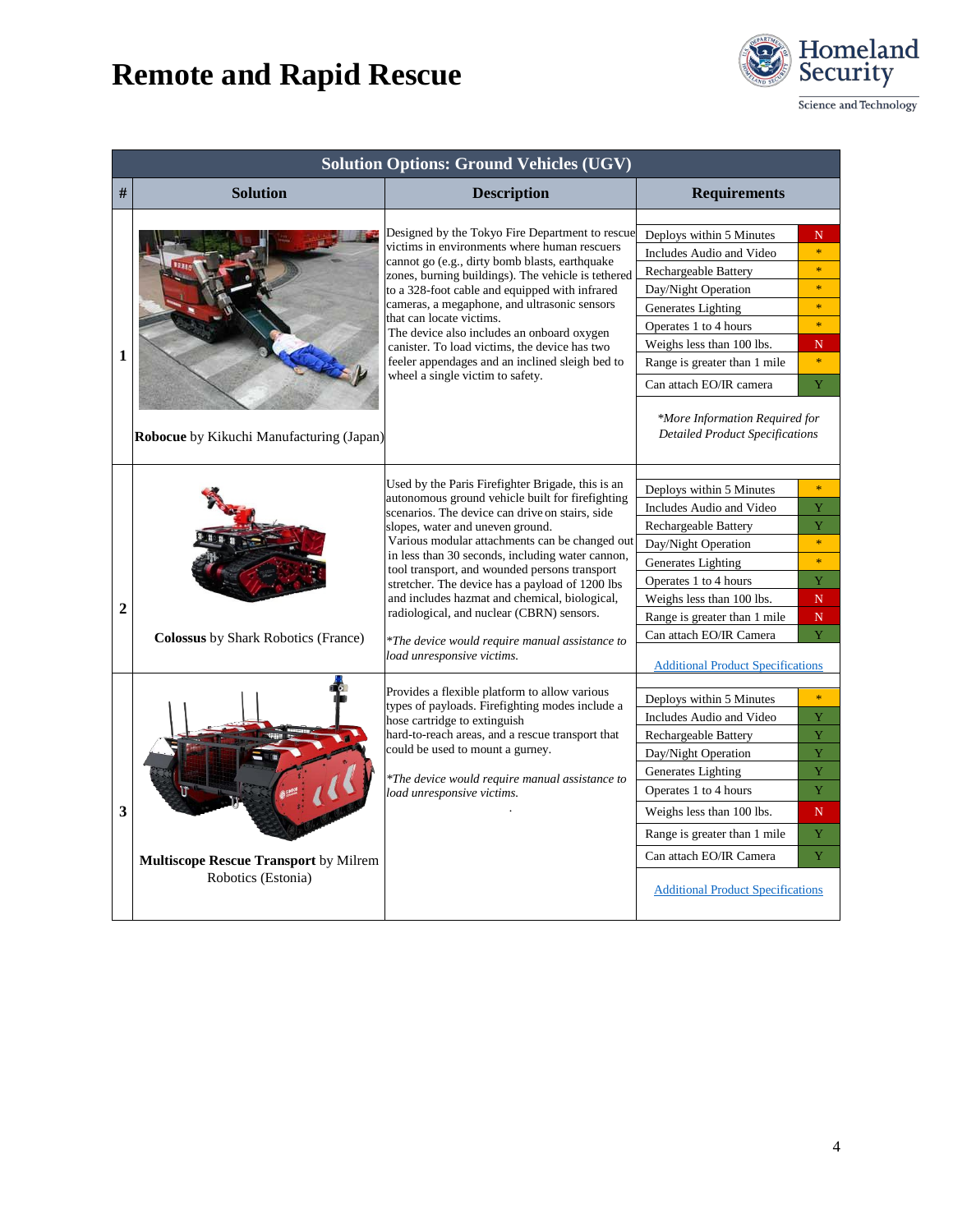

Science and Technology

|   | <b>CALL DEL DELLE</b>              | Has a modular connection system that allows two                                                          | Deploys within 5 Minutes                 | Y             |
|---|------------------------------------|----------------------------------------------------------------------------------------------------------|------------------------------------------|---------------|
|   |                                    | vehicles to be connected to handle additional                                                            | Includes Audio and Video                 | Y             |
|   |                                    | loads, such as a specialized stretcher. While not                                                        | Rechargeable Battery                     | Y             |
|   |                                    | yet fully autonomous, each device is built with a<br>hardware interface that supplies both power and     | Day/Night Operation                      | $\mathcal{H}$ |
|   |                                    | command from the main vehicle chassis and is                                                             | Generates Lighting                       | $\mathcal{H}$ |
|   |                                    | designed so that autonomous capability can be                                                            | Operates 1 to 4 hours                    | Y             |
| 4 |                                    | added. The rubber treads can surface uneven                                                              | Weighs less than 100 lbs.                | N             |
|   |                                    | ground, including inclines up to 45 degrees.                                                             | Range is greater than 1 mile             | Y             |
|   |                                    | *The device would require manual assistance to                                                           | Can attach EO/IR Camera                  | Ÿ             |
|   |                                    | load unresponsive victims.                                                                               |                                          |               |
|   | <b>Ironclad UGV</b> by BAE Systems |                                                                                                          | <b>Additional Product Specifications</b> |               |
|   | (UK/USA)                           |                                                                                                          |                                          |               |
|   |                                    |                                                                                                          |                                          |               |
|   |                                    | Allows users to perform various mission                                                                  | Deploys within 5 Minutes                 | N             |
|   |                                    |                                                                                                          |                                          |               |
|   |                                    | scenarios. The device features a platform that                                                           | Includes Audio and Video                 | Y             |
|   |                                    | allows the operators to install different payloads<br>onto the vehicle, including transport rescue, fire | Rechargeable Battery                     | $\frac{1}{2}$ |
|   |                                    | suppression, and CBRN detection. The device                                                              | Day/Night Operation                      | $\mathbf{k}$  |
|   |                                    | can also serve as a radio relay station.                                                                 | Generates Lighting                       | $\star$       |
|   |                                    |                                                                                                          | Operates 1 to 4 hours                    | Y             |
| 5 |                                    | *The device would require manual assistance to<br>load unresponsive victims.                             | Weighs less than 100 lbs.                | N             |
|   |                                    |                                                                                                          | Range is greater than 1 mile             | Y             |
|   |                                    |                                                                                                          | Can attach EO/IR Camera                  | Y             |

|   | <b>Solution Options: Maritime Vehicles</b>                                           |                                                                                                                                                                                                                                                                                                                                                                                                                                   |                                                                                                                                                                                                                                                                                               |                                                       |  |  |
|---|--------------------------------------------------------------------------------------|-----------------------------------------------------------------------------------------------------------------------------------------------------------------------------------------------------------------------------------------------------------------------------------------------------------------------------------------------------------------------------------------------------------------------------------|-----------------------------------------------------------------------------------------------------------------------------------------------------------------------------------------------------------------------------------------------------------------------------------------------|-------------------------------------------------------|--|--|
| # | <b>Solution</b>                                                                      | <b>Description</b>                                                                                                                                                                                                                                                                                                                                                                                                                | <b>Requirements</b>                                                                                                                                                                                                                                                                           |                                                       |  |  |
|   | <b>Emergency Integrated Lifesaving</b><br><b>Lanyard (EMILY)</b> by Hydronalix (USA) | A remote-controlled device that is designed to<br>speed through heavy surf. The device has<br>buoyancy to rescue up to 5 people at a time.<br>Rescuers can deploy from a boat, shoreline or<br>aircraft to get to victims at a speed of 30 miles<br>per hour. The device can deliver life jackets or<br>provide a recovery rescue line 800 yards.<br>*The device would require manual assistance to<br>load unresponsive victims. | Deploys within 5 Minutes<br>Includes Audio and Video<br><b>Rechargeable Battery</b><br>Day/Night Operation<br>Generates Lighting<br>Operates 1 to 4 hours<br>Weighs less than 100 lbs.<br>Range is greater than 1 mile<br>Can attach EO/IR Camera<br><b>Additional Product Specifications</b> | Y<br>N<br>Y<br>$\frac{1}{2}$<br>N<br>Y<br>Y<br>Y<br>N |  |  |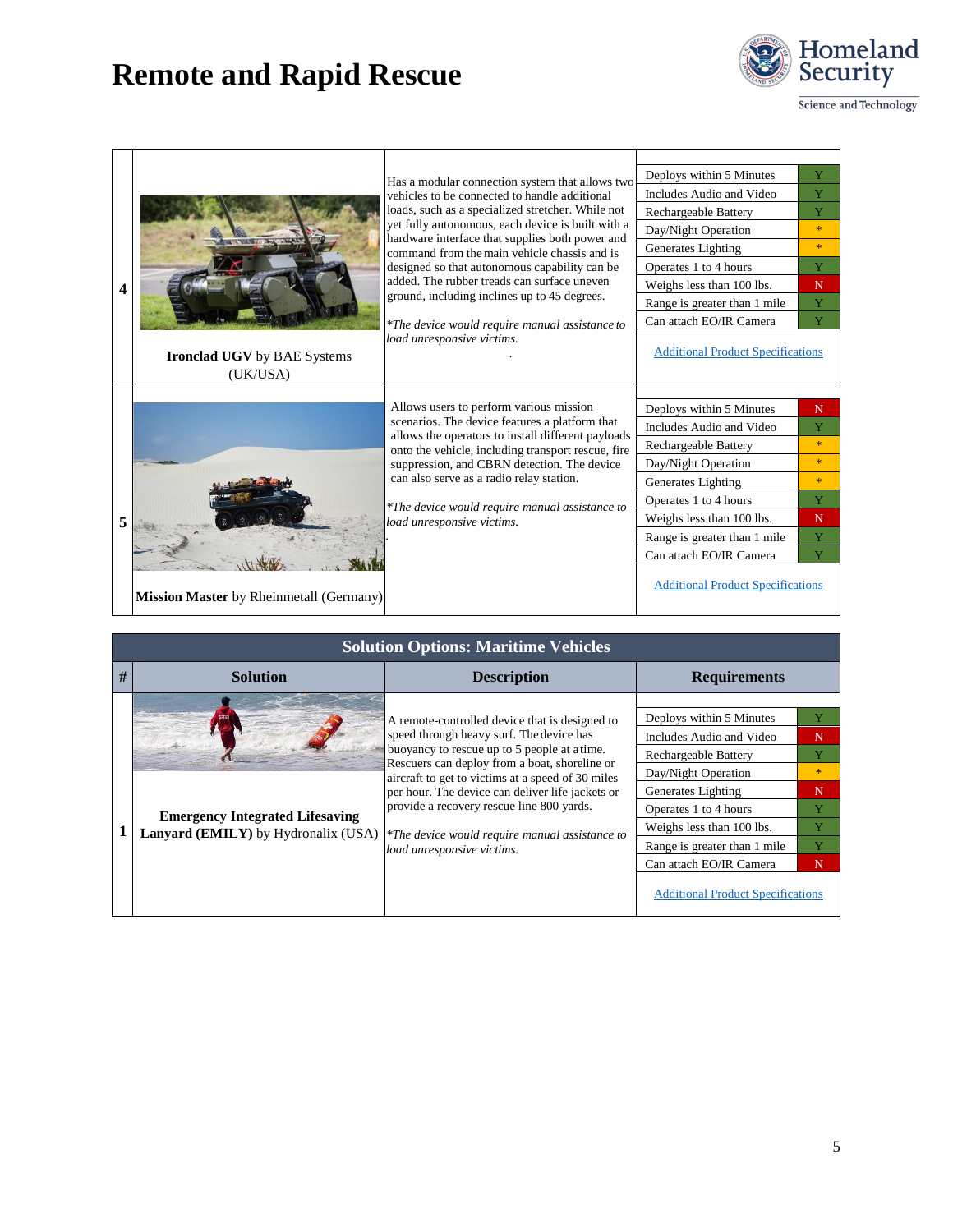

 $\overline{Y}$ 

Science and Technology

|   |                                                                                                                                                       |                                                                                                                                                                                                                                                        | Deploys within 5 Minutes                 |               |
|---|-------------------------------------------------------------------------------------------------------------------------------------------------------|--------------------------------------------------------------------------------------------------------------------------------------------------------------------------------------------------------------------------------------------------------|------------------------------------------|---------------|
|   | is designed to integrate different sensors and<br>payloads to suit various mission types. The<br>radio-link.<br>CALZONI<br>load unresponsive victims. | An unmanned full modular surface platform that<br>device includes features that allows for manual<br>control by means of joystick/keyboard, automatic<br>planned tracks, and autonomous mode without<br>*The device would require manual assistance to | Includes Audio and Video                 | $\mathcal{H}$ |
|   |                                                                                                                                                       |                                                                                                                                                                                                                                                        | Rechargeable Battery                     |               |
|   |                                                                                                                                                       |                                                                                                                                                                                                                                                        | Day/Night Operation                      |               |
|   |                                                                                                                                                       |                                                                                                                                                                                                                                                        | Generates Lighting                       | 東             |
|   |                                                                                                                                                       |                                                                                                                                                                                                                                                        | Operates 1 to 4 hours                    | $\frac{1}{2}$ |
|   |                                                                                                                                                       |                                                                                                                                                                                                                                                        | Weighs less than 100 lbs.                | N             |
| 2 |                                                                                                                                                       |                                                                                                                                                                                                                                                        | Range is greater than 1 mile             | $\mathbf{R}$  |
|   |                                                                                                                                                       |                                                                                                                                                                                                                                                        | Can attach EO/IR Camera                  | Y             |
|   | <b>Calzoni Unmanned Surface Vehicle by</b><br>Calzoni (Italy)                                                                                         |                                                                                                                                                                                                                                                        | <b>Additional Product Specifications</b> |               |

|   | <b>Solution Options: Aircraft Systems</b>  |                                                                                                                                                                                                                                                                                                                                                                                                                                                                                                                                                        |                                                                                                                                                                                                                                            |                                                     |  |  |
|---|--------------------------------------------|--------------------------------------------------------------------------------------------------------------------------------------------------------------------------------------------------------------------------------------------------------------------------------------------------------------------------------------------------------------------------------------------------------------------------------------------------------------------------------------------------------------------------------------------------------|--------------------------------------------------------------------------------------------------------------------------------------------------------------------------------------------------------------------------------------------|-----------------------------------------------------|--|--|
| # | <b>Solution</b>                            | <b>Description</b>                                                                                                                                                                                                                                                                                                                                                                                                                                                                                                                                     | <b>Requirements</b>                                                                                                                                                                                                                        |                                                     |  |  |
|   |                                            | A high-payload capacity vehicle that has been<br>used to carry standard firehoses to tall buildings.<br>The manufacturer has also tested these devices<br>on human rescue scenarios in hard-to- reach<br>places such as water drowning, cracked ice, and<br>fire using a harness for the victim to manually<br>wrap around and then using the drone to airlift<br>the individual away from the hazard.<br>*The device would require manual assistance to<br>load unresponsive victims. FAA regulations<br>would likely limit the use of this solution. | Deploys within 5 Minutes<br>Includes Audio and Video<br>Rechargeable Battery<br>Day/Night Operation<br>Generates Lighting<br>Operates 1 to 4 hours<br>Weighs less than 100 lbs.<br>Range is greater than 1 mile<br>Can attach EO/IR Camera | N<br>N<br>$\star$<br>$\mathcal{H}$<br>$\mathcal{H}$ |  |  |
|   | <b>Human Rescue Drone</b> by Aerones (USA) |                                                                                                                                                                                                                                                                                                                                                                                                                                                                                                                                                        | *More Information Required for<br><b>Detailed Product Specifications</b>                                                                                                                                                                   |                                                     |  |  |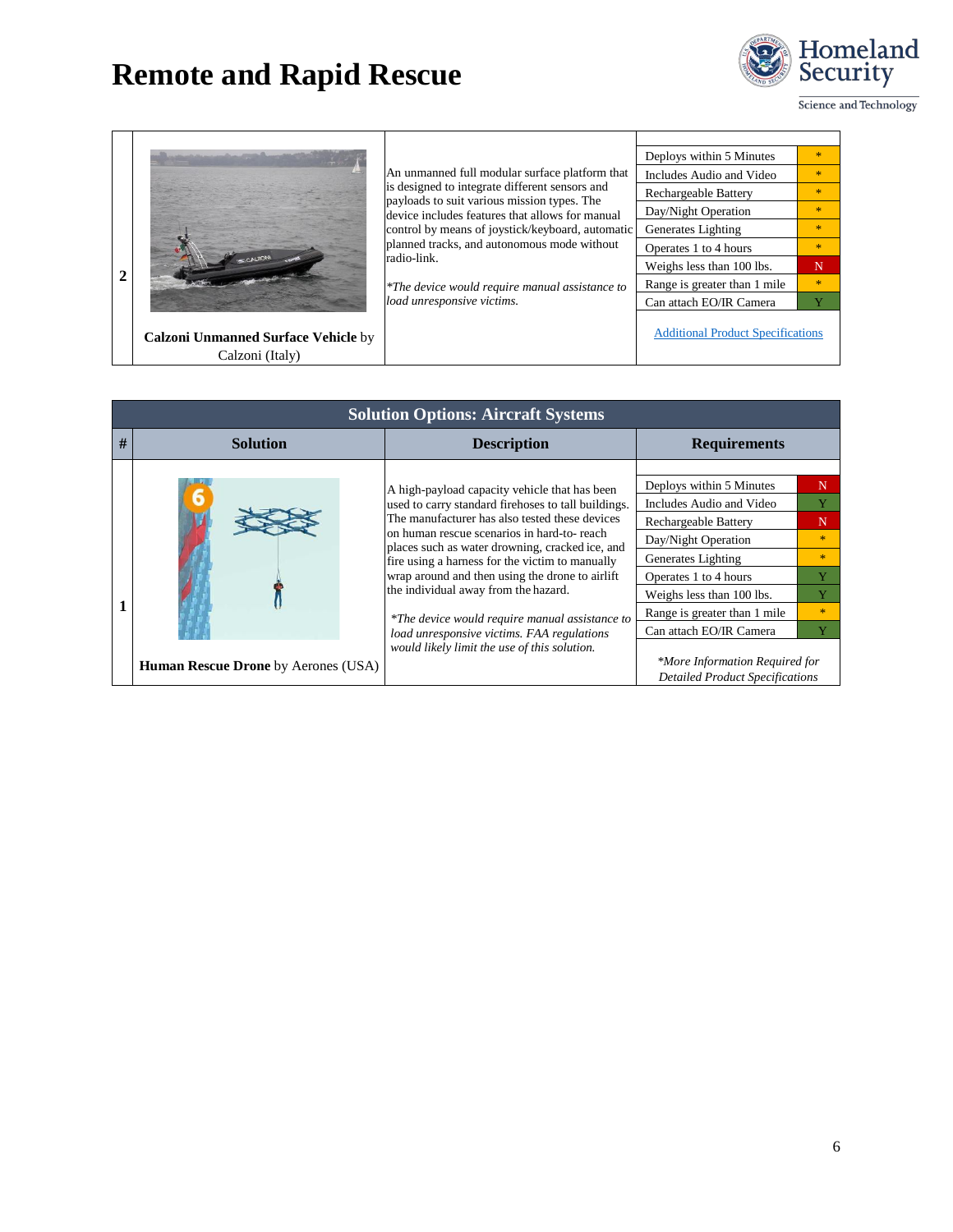

| $\overline{2}$ | Griff Saviour by Griff Aviation (Norway)                                                                                   | A quadcopter drone that has the payload capacity<br>to lift to a maximum of 441lbs and features<br>attachments, allowing the device to lift a gurney<br>into air.<br>*The device would require manual assistance to<br>load unresponsive victims. FAA regulations<br>would likely limit the use of this solution.                                                                                                                                                                                                                                                                                                                                                                                                                                      | Deploys within 5 Minutes<br>Includes Audio and Video<br>Rechargeable Battery<br>Day/Night Operation<br>Generates Lighting<br>Operates 1 to 4 hours<br>Weighs less than 100 lbs.<br>Range is greater than 1 mile<br>Can attach EO/IR Camera<br>*More Information Required for                                           | Ÿ<br>$\ast$<br>Ÿ<br>$\ast$<br>$\frac{1}{2}$<br>N<br>$\ast$<br>Y<br>Y            |
|----------------|----------------------------------------------------------------------------------------------------------------------------|--------------------------------------------------------------------------------------------------------------------------------------------------------------------------------------------------------------------------------------------------------------------------------------------------------------------------------------------------------------------------------------------------------------------------------------------------------------------------------------------------------------------------------------------------------------------------------------------------------------------------------------------------------------------------------------------------------------------------------------------------------|------------------------------------------------------------------------------------------------------------------------------------------------------------------------------------------------------------------------------------------------------------------------------------------------------------------------|---------------------------------------------------------------------------------|
|                |                                                                                                                            |                                                                                                                                                                                                                                                                                                                                                                                                                                                                                                                                                                                                                                                                                                                                                        | <b>Detailed Product Specifications</b>                                                                                                                                                                                                                                                                                 |                                                                                 |
| 3              | <b>TRAuma Care in a Rucksack (TRACIR)</b><br>by University of Pittsburgh, Carnegie<br>Mellon & Department of Defense (USA) | An autonomous trauma care system that fits in a<br>backpack and can treat and stabilize soldiers<br>injured in remote locations. The system<br>incorporates a hard and soft robotic suite, into<br>which an injured person can be placed.<br>Monitors embedded in the suit can assess the<br>injury, and artificial intelligence algorithms can<br>guide the appropriate critical care interventions,<br>while robotically applying treatments such as<br>intravenous fluids and medications. In first<br>responder scenarios, could be deployed by drone<br>to hikers or mountain climbers injured in the<br>wilderness.<br>*The device would require transport by another<br>autonomous system and manual assistance to<br>load unresponsive victim. | Deploys within 5 Minutes<br>Includes Audio and Video<br>Rechargeable Battery<br>Day/Night Operation<br>Generates Lighting<br>Operates 1 to 4 hours<br>Weighs less than 100 lbs.<br>Range is greater than 1 mile<br>Can attach EO/IR Camera<br>*More Information Required for<br><b>Detailed Product Specifications</b> | Y<br>$\frac{1}{2}$<br>$\ast$<br>$\frac{1}{2}$<br>N<br>$\ast$<br>Ÿ<br>N/A<br>N/A |
| 4              | Flirtey Delivery Drones by Flirty (USA)                                                                                    | An autonomous, FAA compliant device that the<br>Department of Transportation is using in its UAS<br>Integration Pilot Program. The device was the<br>first in the US to complete a fully autonomous,<br>FAA-approved drone delivery in the United<br>States. Has a partnership with the Regional<br>Emergency Medical services to bring Automated<br>External Defibrillators to cardiac arrest sufferers.<br>*The device is only intended to transport supplies<br>and does not have functionality to transport<br>victims.                                                                                                                                                                                                                            | Deploys within 5 Minutes<br>Includes Audio and Video<br>Rechargeable Battery<br>Day/Night Operation<br>Generates Lighting<br>Operates 1 to 4 hours<br>Weighs less than 100 lbs.<br>Range is greater than 1 mile<br>Can attach EO/IR Camera<br>*More Information Required for<br><b>Detailed Product Specifications</b> | Y<br>$\ast$<br>Y<br>$\ast$<br>$\ast$<br>$\ast$<br>Ÿ<br>Y<br>Ÿ                   |